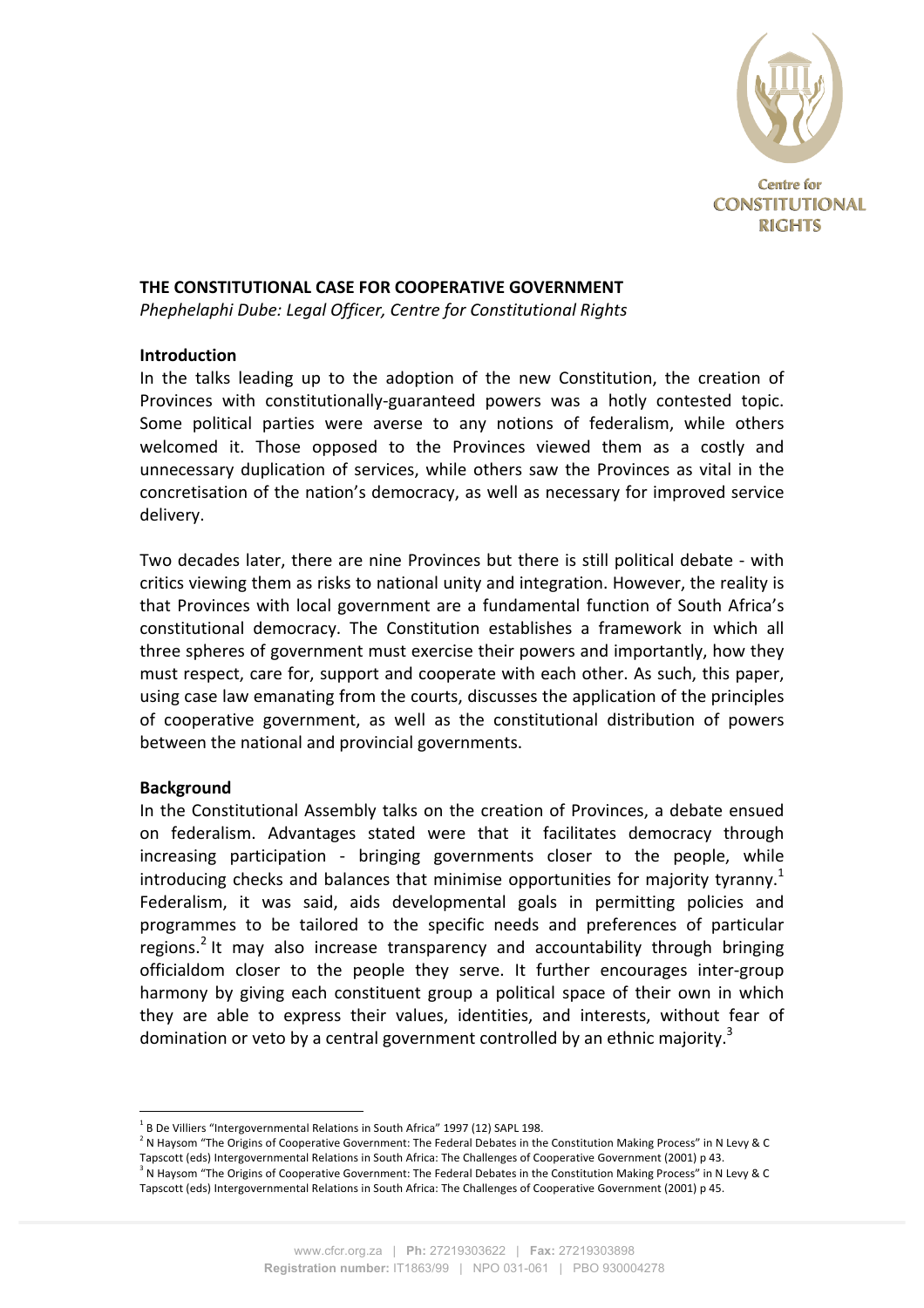

On the other hand, counter-arguments ranged from the fear of local interests impeding the will of a democratic majority, to conflicting views on whether decentralised decision-making is actually less prone to elite domination and corruption.<sup>4</sup> Some viewed federalism as creating competing centers of power which, for a weak or fragile state, could generate instability. Additionally, where economic and social development policy are deliberately fragmented, the ability to respond to such challenges could be frustrated.<sup>5</sup> On diversity, it was argued that federalism could entrench the very challenges it is ostensibly designed to manage, providing nationalistic ethnic elites a platform from which to promote secession.<sup>6</sup>

Despite the debates over federalism in democratic South Africa, the 1996 Constitution adopted a system of multi-level governance, rather than the creation of a strong federal state. Chapter three of the Constitution establishes national, provincial and local governments made up of "spheres" that ought to be "distinctive,  $\emph{interdependent}$  and interrelated''.<sup>7</sup>

#### **Cooperative Governance**

The relationship between the national and provincial governments is governed by the principle of cooperative government, set out in Chapter three of the South African Constitution. This principle demands that the relationship between the spheres of government be one of close cooperation, within a larger framework that recognises the individuality of every component, as well as their interrelatedness and interdependence. The relationship should also include consultation, coordination and mutual support.

The principle of cooperative government is intended to regulate the relations between complete governments, rather than between a government and its provincial and local administrative agencies. Notions of consultation, cooperation and coordination are not necessary between a government and its agencies - as the agencies are obliged to follow orders.

The Constitution requires the spheres of government to preserve the unity and indivisibility of South Africa, secure the wellbeing of the Republic, provide effective government and cooperate in mutual trust and good faith by fostering friendly relations, assisting, supporting, and informing one another, consulting on mutual

<sup>&</sup>lt;sup>4</sup> C Murray & R Simeon "Multilevel Governance in South Africa: An Interim Report" (unpublished paper).

 $5$  C Murray & R Simeon "Reforming Multilevel Government in South Africa" p 3 (unpublished paper).

<sup>&</sup>lt;sup>i</sup> C Murray & R Simeon "Reforming Multilevel Government in South Africa" p 3 (unpublished paper).

 $^7$  The local sphere consists of two levels; government districts and municipalities - except for the six major cities. There are nine provinces, eight metropolitan municipalities 44 district municipalities and 2261 local municipalities, all being elected independently.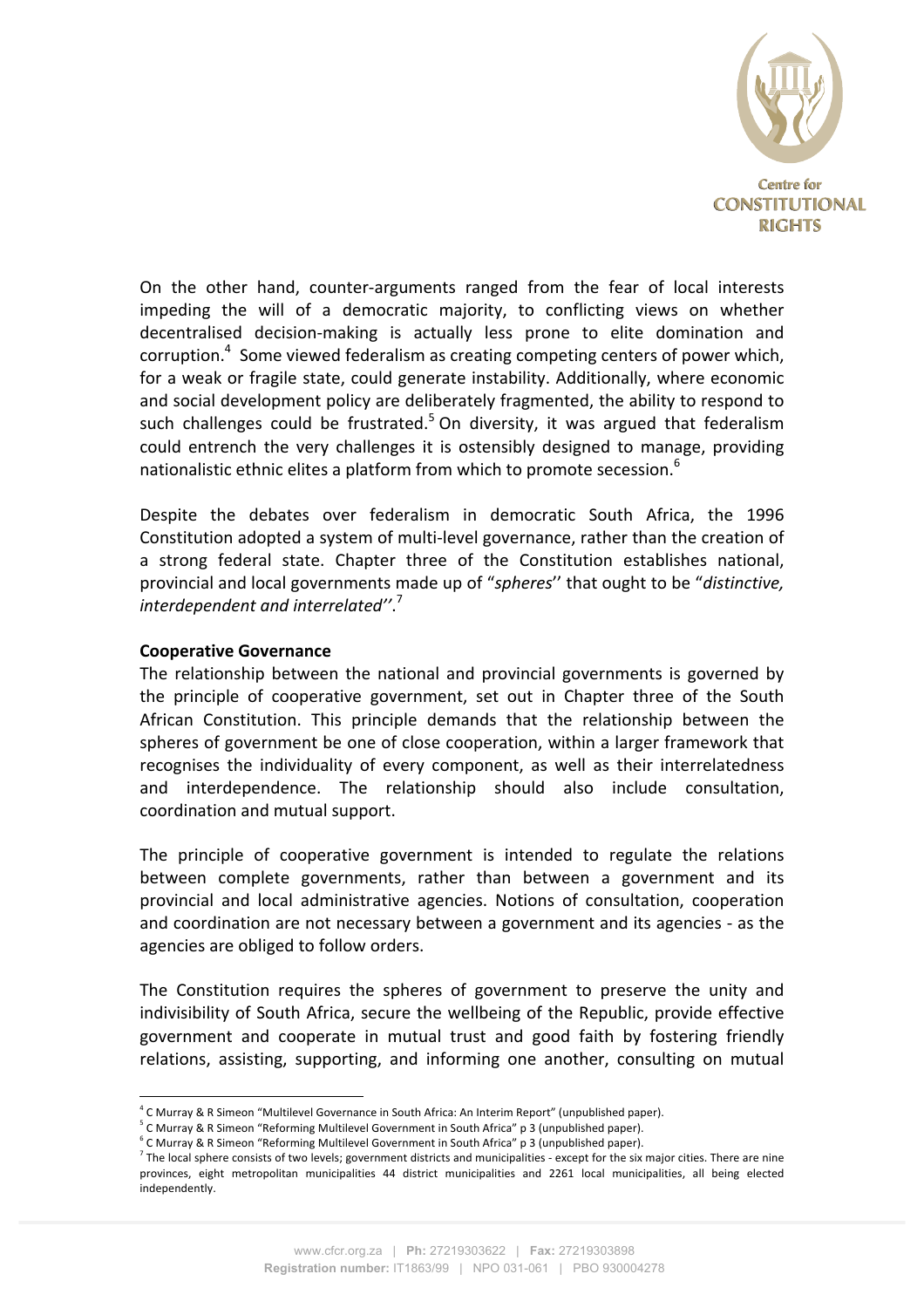

interests, coordinating their actions and legislation, and adhering to agreed procedures.8

They must respect one another's constitutional status and powers and may not encroach on one another's geographical, institutional or function integrity.<sup>9</sup> They may not assume powers not conferred on them by the Constitution.<sup>10</sup> Organs of state involved in an intergovernmental dispute have to exhaust other remedies and only approach courts as a means of last resort.<sup>11</sup>

Parliament is obliged to enact legislation to establish structures and institutions which encourage and facilitate intergovernmental relations.<sup>12</sup> To this end, legislation such as the *Intergovernmental Fiscal Relations Act*<sup>13</sup> details the manner in which governments and administrative agencies cooperate on a bilateral and multilateral basis. The *Intergovernmental Relations Framework Act*<sup>14</sup> has also been adopted to regulate this matter comprehensively.

The Constitution further gives effect to the principle of cooperative government in other specific areas where governments can participate in measured ways in decision-making in other spheres.

For example, the National Council of Provinces' (NCOP) main purpose is to represent the Provinces in national legislative decision-making. The provincial legislatures not only consider and comment to Parliament on national legislation directly affecting the Provinces, they confer mandates on their delegates in the NCOP on legislation affecting the Provinces. Representatives of local government are entitled to attend the NCOP as observers. The NCOP gives provincial interests a measure of protection from being completely dominated by central government. The Provinces have exclusive legislative authority in respect of the functional areas mentioned in Schedule 5 to the Constitution and share concurrent legislative authority with Parliament in respect of the functional areas mentioned in Schedule 4. These are real powers that Provinces may exercise on their own initiative, but subject to the Constitution.

Governments can delegate powers to governments in other spheres. This power to delegate is said to facilitate both interaction and cooperation. Section 238 of the

 $8$  Section 41(a) of the Constitution.

 $9$  Section  $41(1)(g)$  of the Constitution.

 $10$  Section 41(1)(f) of the Constitution.

<sup>&</sup>lt;sup>11</sup> Section 41(3) and (4) of the Constitution.

 $12$  Section 41(2)(a) and (b) of the Constitution.

 $^{13}$  Act 97 of 1997.

 $14$  Act 13 of 2005.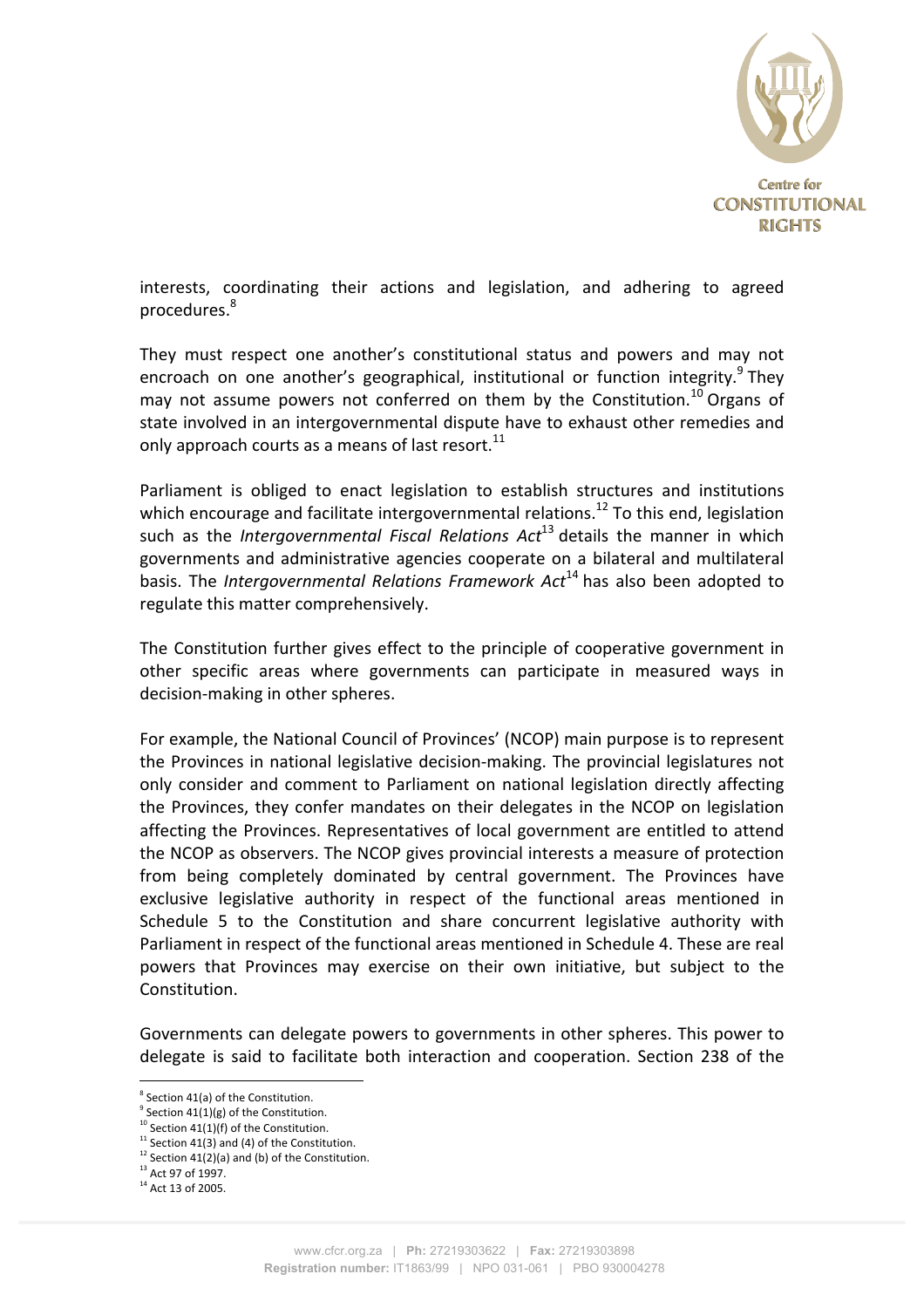

Constitution makes provision for the delegation of executive functions and the performance of agency services for other governments. Parliament may also delegate any legislative power, except the power to amend the Constitution, to a legislature in another sphere, and in turn a provincial legislature may assign any legislative power to a local government according to sections 44 and 104 of the Constitution. The ability to delegate powers allows for flexibility and encourages the decentralisation of powers. $^{15}$ 

In certain instances, national government may intervene in provincial affairs and Provinces may also intervene in local affairs. These powers ought to be exercised only when necessary. As such, the Constitution provides for the circumstances and procedures under which Parliament may adopt legislation on an exclusive provincial matter;<sup>16</sup> how the national government may intervene in a provincial matter at the executive level  $^{17}$ and under which circumstances transfer of funds to a Province may be stopped.  $^{18}$  The Provinces have similar powers of intervention in respect of local affairs.<sup>19</sup>

In a nutshell, Provinces and local government are expected to play an independent role in development, with national government providing legislative leadership and direction - the lower levels of government principally focus on implementation and delivery of nationally mandated programs.

#### **Concurrent Powers and Conflicting Laws**

The Constitution provides that if national and provincial legislation in a concurrent matter are inconsistent, the national legislation that applies uniformly in South Africa prevails over the provincial legislation, if certain conditions listed in section 146 are met.<sup>20</sup> If not, then the provincial legislation prevails.

<sup>&</sup>lt;sup>15</sup> Malherbe R "The Constitutional Distribution of Powers" in B de Villiers (ed) "Review of Provinces and Local Governments in South Africa: Constitutional Foundations and Practice" (2008) p 26.

 $^5$  Section 44 of the Constitution.

<sup>&</sup>lt;sup>17</sup> Section 100 of the Constitution.

 $18$  Section 216 of the Constitution. <sup>19</sup> Section 139 of the Constitution.

 $20$  According to section 146(2) If national legislation deals with a matter that cannot be dealt with effectively by the Provinces separately, section 146(2)(a) and (b) if national legislation deals with a matter that to be dealt with effectively requires uniformity across the nation, and the national legislation provides such uniformity by establishing norms and standards, frameworks or national policies. Section  $146(2)(c)$  (I - vi) If the national legislation is necessary for the maintenance of national security or economic unity the protection of the common market in respect of the mobility of goods, services, capital and labour the promotion of economic activities across provincial boundaries, the promotion of equal opportunities or equal access to government services of the protection of the environment. Section 146(3)(a) and (b) If the national legislation is aimed at the prevention of unreasonable action by a province which is prejudicial to the economic health or security interests if another province or the country as a whole, or which impedes the implementation of national economic policies.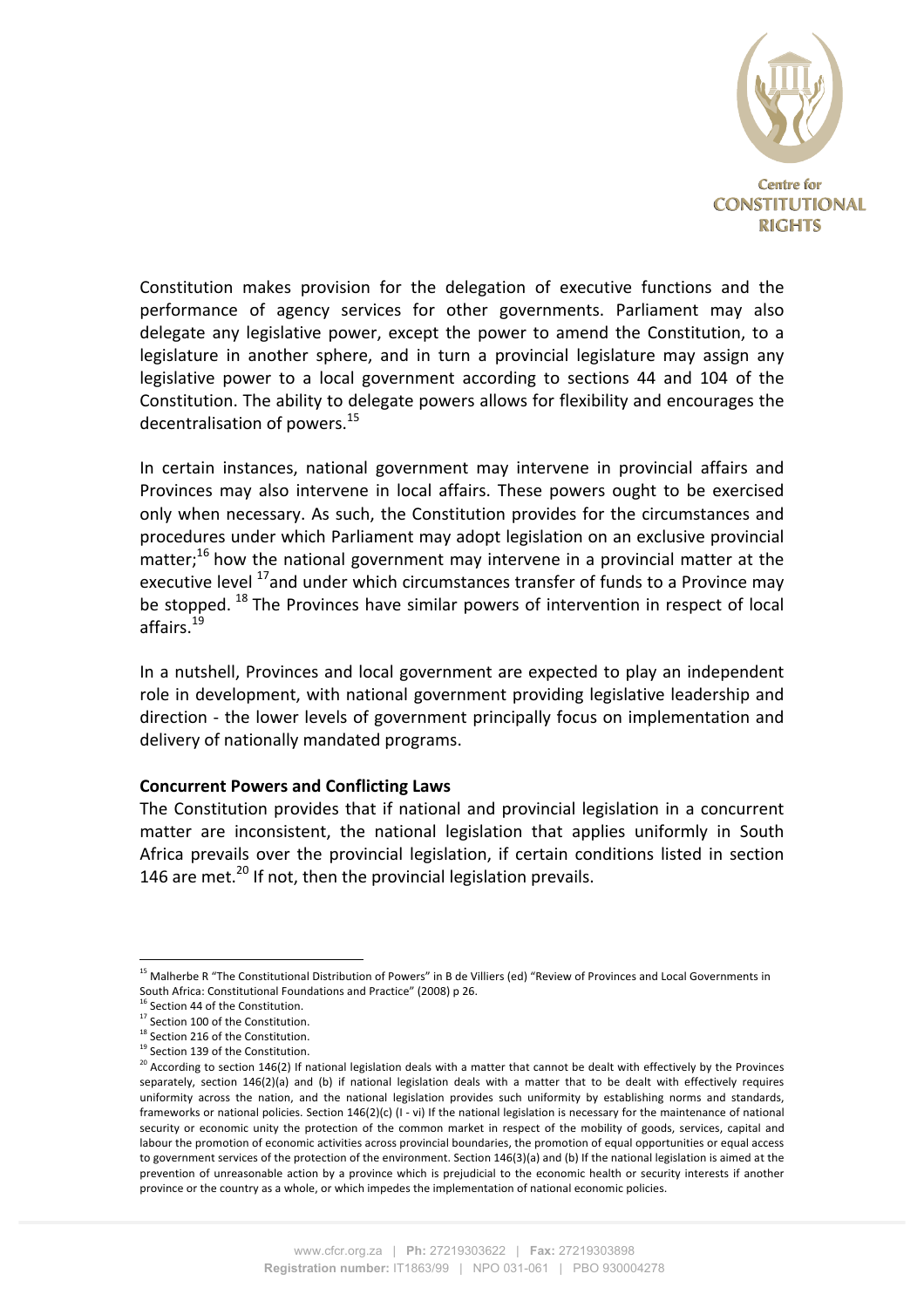

The Provinces may automatically exercise their legislative and executive authority in respect of exclusive and concurrent matters but they must have the administrative capacity to assume responsibility effectively. However the same provision also requires the national government to assist Provinces in developing the capacity required for the effective exercise of their powers and performance of their functions.<sup>21</sup> The legislative authority of the Provinces implies that they may amend and repeal legislative matters under their jurisdiction.

Concurrency means that both national and provincial government may freely legislate on any concurrent matter.<sup>22</sup> The provisions of section 146 only determine which legislation prevails in the case of inconsistency. National legislation on a particular matter does not exclude the Provinces from legislating on that same matter. This is also confirmed by section 149 of the Constitution, which provides that in instances of inconsistency, a specific law should prevail and that the other law is not invalid but is rather inoperative as long as the inconsistency exists. The law thus remains in force and should applied to the extent that it is not inconsistent with the law that prevails over it.

This implies that the intention of the South African Constitution is for Provinces to be fully-fledged governments with effective and substantial legislative powers, and not to be mere administrative agents of the national government.<sup>23</sup> It also shows that the national Parliament is not supposed to regulate concurrent matters in detail and that it should leave the detail for the Provinces to fill through specific legislation.<sup>24</sup>

While it may, on occasion, be difficult for courts to determine whether legislation is necessary as required by section 146 - with some jurisdictions regarding this as a political question to be dealt with through the political structures and not the judicial process - the South African Constitution counters this problem by providing that in a dispute over the question whether national legislation is necessary, the Court must have due regard to the approval or rejection of the legislation by the NCOP.<sup>25</sup>

#### **Division of Revenue**

As alluded to above, the Provinces have limited financial resources of their own and they have an equitable share in the national revenue.<sup>26</sup> Each Province's share in the

 $21$  Section 125(3).

<sup>22</sup> Malherbe R "The Constitutional Distribution of Powers" in B de Villiers (ed) "Review of Provinces and Local Governments in South Africa: Constitutional Foundations and Practice" (2008) p 27.

 $^3$  Rautenbach IM & Malherbe EFJ "Constitutional Law" (2004) p 241.

 $24$  Malherbe R "The Constitutional Distribution of Powers" in B de Villiers (ed) "Review of Provinces and Local Governments in South Africa: Constitutional Foundations and Practice" (2008) p 21.

 $^{25}$  Section 146(4) of the Constitution.

 $26$  Section 214 of the Constitution.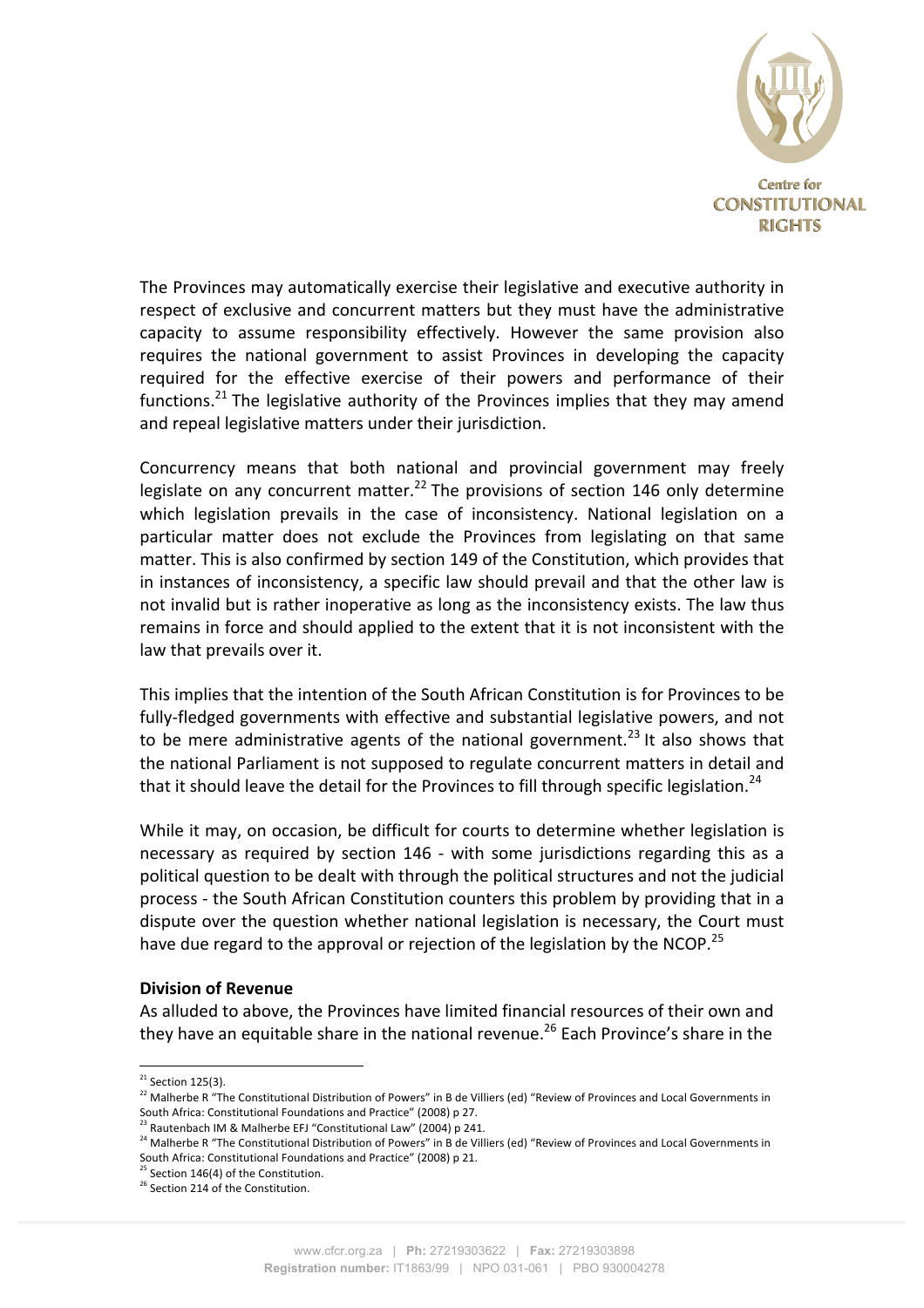

national revenue is calculated in accordance with a formula annually determined in the *Division of Revenue Act<sup>27</sup>*, after consideration of certain factors set out in the Constitution.<sup>28</sup> Ultimately, it would appear that the Provinces are largely dependent for the financial resources they need to fulfil their duties on the national government, with which they share powers on those matters.

Despite provisions of the Constitution on factors that need to be taken into account in calculating the provincial allocations - this means that the national government through Parliament determines the funds it makes available to the Provinces for exercising their authority over concurrent matters.<sup>29</sup>

Finally, the national treasury exercises control over provincial finances, $30$  further emphasising the approach followed in South Africa towards the indivisibility of revenue. This follows that any revenue challenges faced by a Province cannot not be assessed without analysing national government's exercising of its fiscal dominance.

#### **Case Law**

The practical importance of the principles of cooperative government ultimately have to be granted meaning by the courts. The following examples lend credence to this contention.

## *Minister of Police and Others v Premier of the Western Cape and Others*<sup>31</sup>

A dispute arose in 2012 in which the Minister of Police and the National Commissioner of the South African Police Service (SAPS) contested the power of the Premier of the Western Cape Province (the Premier) after she appointed a provincial Commission of Inquiry with powers to *subpoena* members of the SAPS to appear before it over allegations of police inefficiency. The Premier argued in turn that she was empowered by the Constitution and other related provincial legislation. The Premier acted in accordance with section 206(3) and (5) read with section  $127(2)(e)$ of the Constitution and section 1(1) of the *Western Cape Provincial Commissions Act*. In deciding this matter, section 206(5) of the Constitution was found to be critical: that a Province "may investigate, or appoint a commission of inquiry into, any *complaints of police inefficiency or a breakdown in relations between the police and* any community."

 $27$  10 of 2014.

<sup>&</sup>lt;sup>28</sup> Section 228 of the Constitution.

 $^{29}$  See the Intergovernmental Fiscal Relations Act 97 of 1997. The ensuing problem being that responsibilities are assigned to the provinces by the national government without the accompanying financial resources to deal with those responsibilities effectively.

<sup>&</sup>lt;sup>30</sup> Section 216 of the Constitution.

 $31$  2014 (1) SA 1 (CC).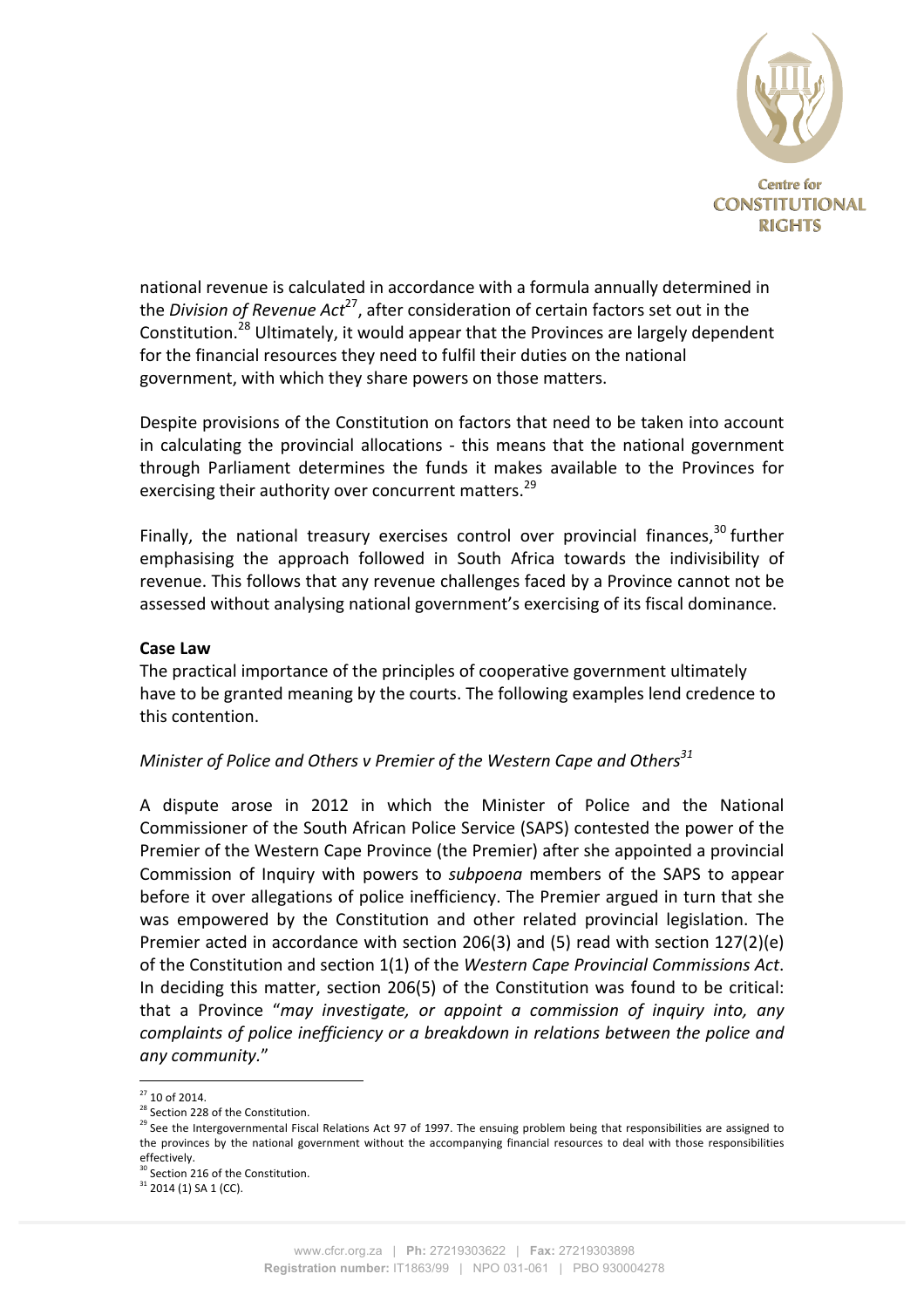

Section  $127(2)$  of the Constitution also asserts that the Premier of a Province is responsible for appointing commissions of inquiry. The judges found themselves "*in perfect gareement*" with the claim by the Premier's legal team that the powers of a Premier in terms of this section "are the equivalent, at the provincial sphere of government, of the more extensive powers exercised by the President in terms of *section 84(2)"* - which similarly provides for the President to establish commissions of inquiry.

# Van Wyk v Uys<sup>32</sup>

The Western Cape High Court was asked to decide on whether the Member of the Executive Council (MEC) could suspend a councillor in spite of ongoing investigations into allegations of impropriety by the councillor. The Code of Conduct for Councillors provided that the Council can investigate an alleged breach of the code of conduct, as well as take disciplinary action. The Council could not suspend or remove a councillor but could request the MEC to do so. The Code further stated that that the MEC could suspend or remove a councillor from office if found that there had been a breach of the code that warrants such steps. The text was unclear as to whether the MEC could use this power on their own initiative or only on request from the Council. The High Court emphasised the principles of cooperative governance and the respect for the institutional integrity of local government, as is demanded by the principles. This led the High Court to determine that the MEC could only suspend or remove a councillor after a request from the council.

# Government of the Republic of South Africa v Irene Grootboom<sup>33</sup>

In a matter involving the justiciability of the right of access to housing, when the Court was requested to rule on the question of which sphere of government is responsible for what part of the realisation of the right to access to housing, the Court avoided defining the responsibilities of the various spheres of government. The Court elected to emphasise the cooperative effort required in Chapter three of the Constitution. This meant in the framework of the housing debate, local government could abdicate its responsibility by pointing at the constitutional divisions of power, which places categories of housing as a concurrent provincial and national competency. Importantly, the Court further laid emphasis on the fact that the central responsibility of the national sphere of government should be that that the necessary laws, policies, programmes and strategies meet the State's duty to fulfil the right of access to housing.

<sup>!!!!!!!!!!!!!!!!!!!!!!!!!!!!!!!!!!!!!!!!!!!!!!!!!!!!!!!</sup>  $32$  2002 (5) SA 92.

 $33$  2001 (1) SA 46 (CC).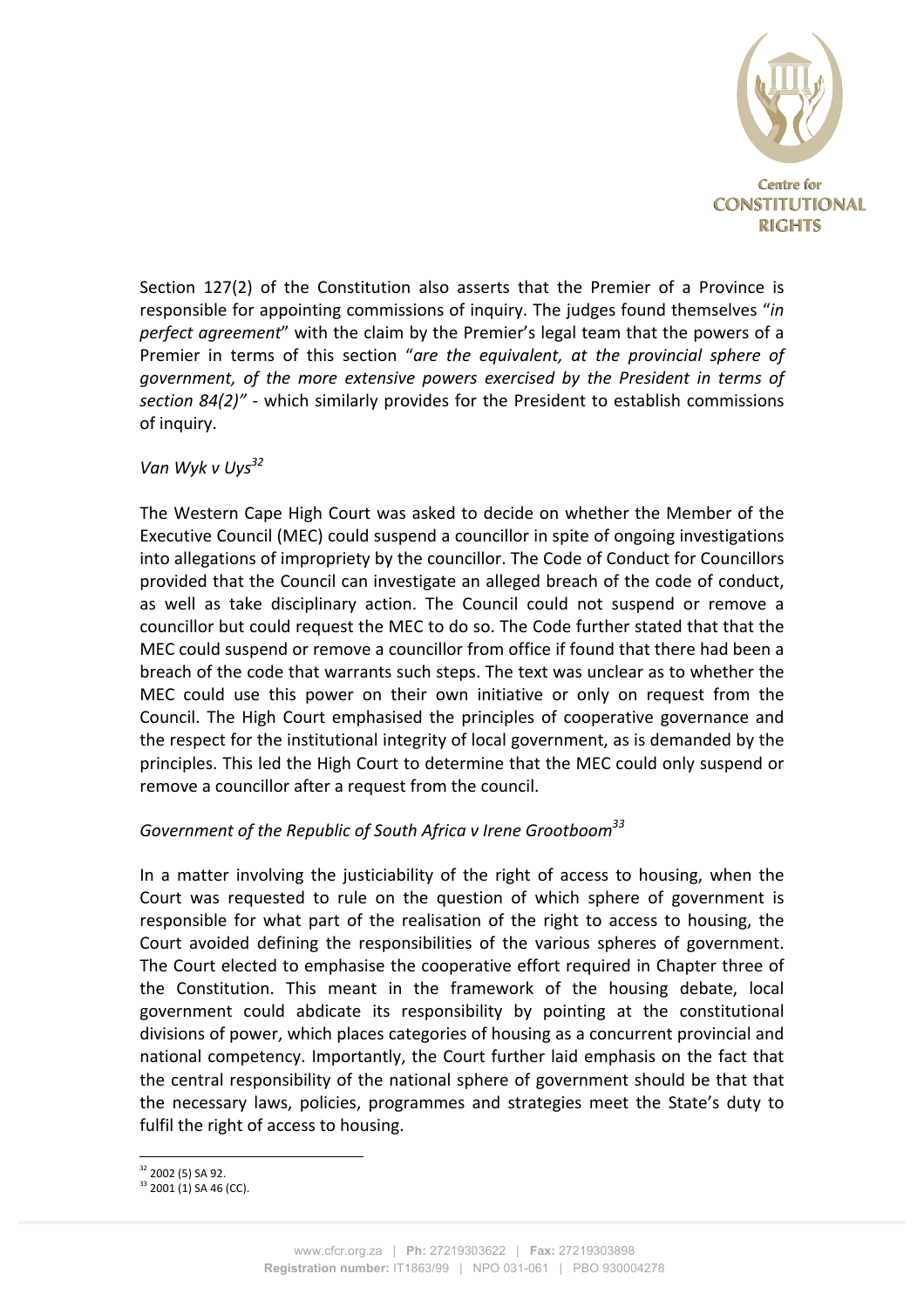

# *Uthukela v President of the Republic of South Africa*<sup>34</sup>

Three district municipalities of the KwaZulu-Natal Province brought a case against the national government, arguing that district municipalities should be entitled to an equitable share of revenue that is raised nationally. When the Constitutional Court was approached to confirm the judgment of the lower court, the Constitutional Court declined to make an order. Importantly, the Court stated that "*in view of the important requirement of cooperative government, a court including this Court will* rarely decide on intergovernmental disputes unless the organs of state involved in the dispute have made every reasonable effort to resolve it at a political level."<sup>35</sup> Since there existed a dispute resolution mechanism in the form of the Budget Forum and the Court had not been informed of national government's willingness - or otherwise - to address the issue at a political level, the matter was referred back to the parties to deal with any outstanding issues.

## *Premier of the Western Cape v George Municipality*<sup>36</sup>

The Premier of the Western Cape took umbrage over the George Municipality's refusal to allow the then Premier to display his posters in the municipality and thus litigated over this refusal. The Western Cape High Court dismissed the application, finding the Premier's actions unreasonable. The Court considered that "*the reasonable care required of a public body to utilise public funds responsibly was not*  $di$ splayed in this regard. In litigating on urgent grounds without attempting to rescue the matter properly with respondent which sought to avoid litigation and the *expenditure of further public funds, the applicants failed in its constitutional duty*".<sup>37</sup> As such this duty to avoid litigation does not only result in matters being referred back as happened in the above *Uthukela* judgment but can also result in the matter being finalised to the disadvantage of the organ of state initiating the litigation.

## *In re: Certification of the Constitution of the Republic of South Africa*<sup>38</sup>

The Constitutional Court held that held that the content and scope of the power to monitor local government is restricted to the power to observe or keep under review local government, but does not include the control of local government affairs.<sup>39</sup> The Court further interpreted the power of monitoring local government as

<sup>34 2003 (1)</sup> SA 678 (CC).

 $35$  2003 (1) SA 678 (CC) par 14.

 $36$  SA 345 (C).

 $37$  SA 345 (C) par 4.

<sup>&</sup>lt;sup>38</sup> In re: Certification of the Constitution of the Republic of South Africa 1996 (10) BCLR 1253 (CC).

<sup>&</sup>lt;sup>39</sup> Par 372.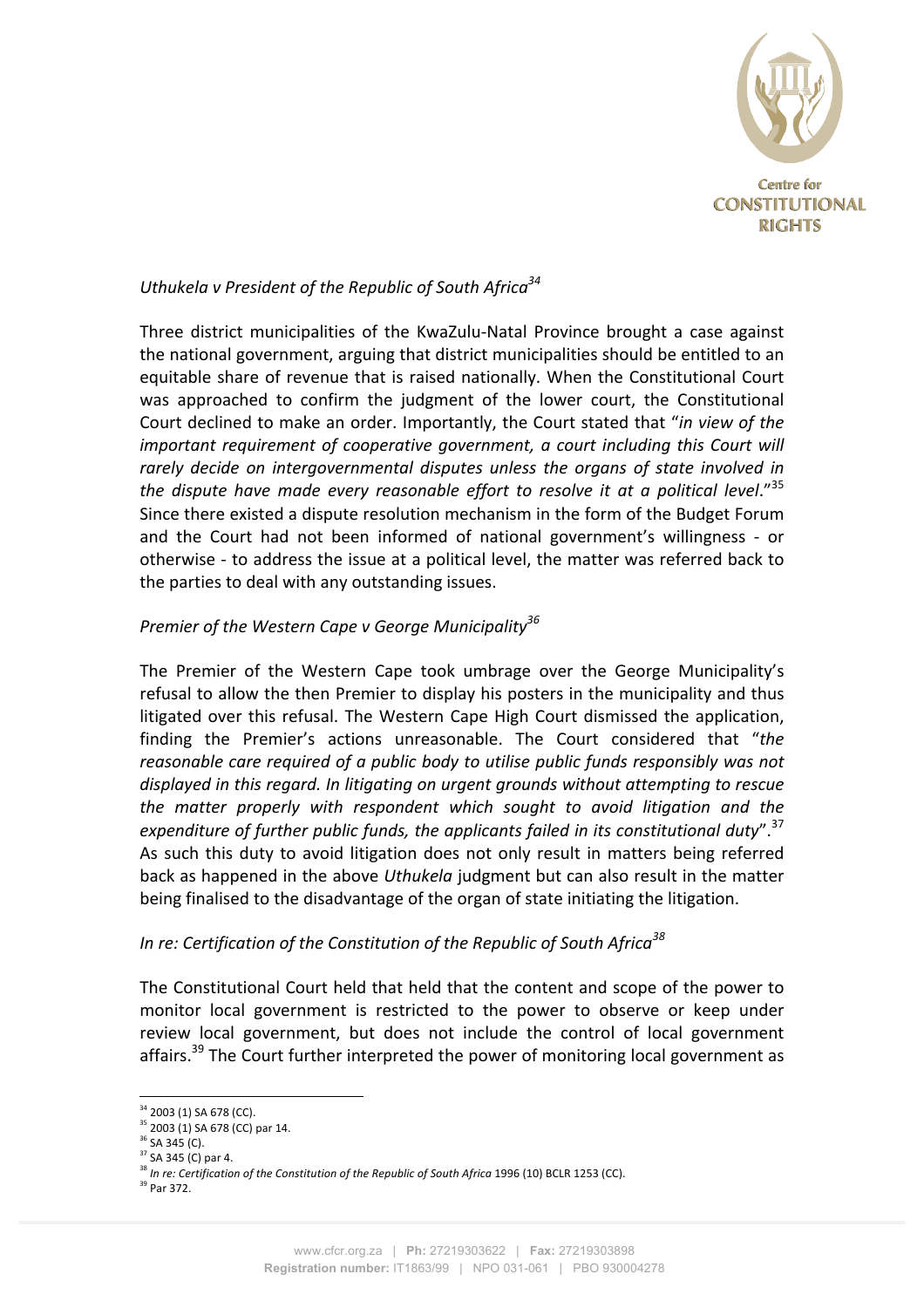

limited to measuring or testing at intervals, local government's compliance with the Constitution and with national and provincial directives.<sup>40</sup> As such, the power to monitor local government differs from the power to intervene in local government. Intervention is arguably the most powerful, far-reaching and intrusive form of supervision in local government. $41$  The Constitutional Court cautioned that that this power of intervention should be exercised only in exceptional circumstances.

# *Premier Western Cape v President of the Republic of South Africa<sup>42</sup>*

This matter involved a dispute between the government of the Western Cape Province and the national government relating to the constitutional validity of some amendments to the *Public Service Act.*<sup>43</sup>The Province argued that the new legislative arrangement both infringed the executive power vested in the Province by the Constitution and also undermined the legitimate autonomy of the Provinces recognised by the Constitution. The Court stated that "*the provisions of Chapter* three of the Constitution are designed to ensure that in fields of common endeavor *the different spheres of government cooperate with each other to secure the implementation of legislation in which they all have a common interest. Cooperation is of particular importance in the field of concurrent law making and implementation* of laws".<sup>44</sup> Accordingly, the Court found that a procedure requiring the President and a Premier to seek agreement concerning the legality of a proposed restructuring of a public service within a provincial administration is consistent with the constitutionally established system of cooperative governance.

#### **Conclusion**

The application of the principles of cooperative government is undoubtedly a developing concept, with the Courts yet to make full pronouncements on many of the principles mentioned in section  $41(1)$ . For example, it remains to be seen what meaning the courts will attach, for example, to breaches of principles, such as the duty to foster friendly relations and to coordinate actions. For the time being, from the cases discussed in the body of this paper, various dimensions of cooperative governance such as distinctiveness, interrelatedness and the the duty to avoid litigation have been given meaning by the courts.

Ultimately, the Constitution has made apparent the three distinct spheres of government in order to distribute powers meaningfully. National government is not

<sup>&</sup>lt;sup>40</sup> Par 373.

<sup>41</sup> According to J de Visser "Developmental Local Government: A Case Study of South Africa" (2005) pp 215-217.

 $42$  1999 (3) SA 657.

 $43$  47 of 1997.

<sup>&</sup>lt;sup>44</sup> 1999 (3) SA 657 par 55.